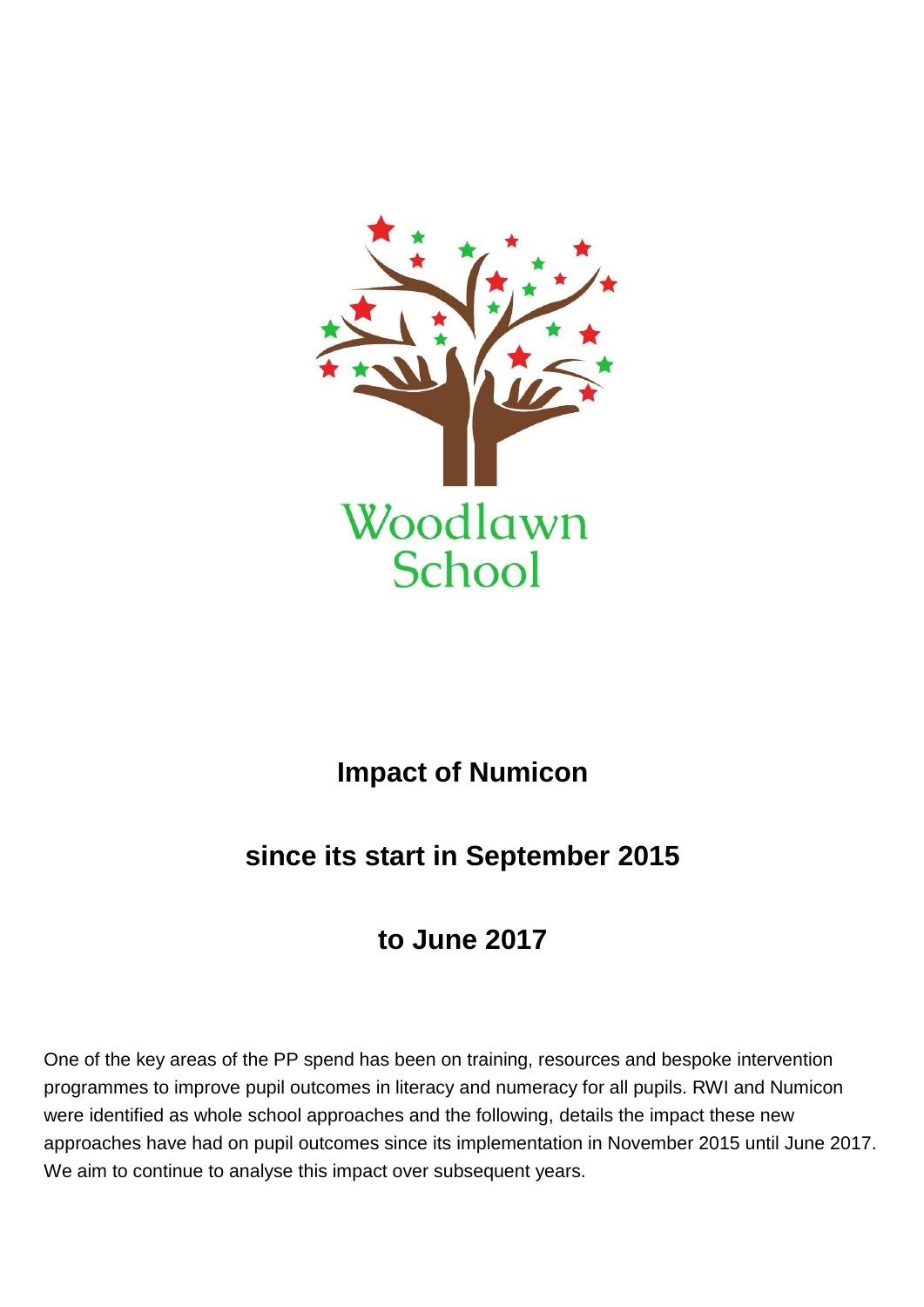## **Maths (Number):**

|                                   | <b>Nov 2015</b> |    | <b>Nov 2016</b>   |     | <b>June 2017</b>  |          |
|-----------------------------------|-----------------|----|-------------------|-----|-------------------|----------|
|                                   | Year 1          | %  | Year <sub>2</sub> | %   | Year <sub>2</sub> | %        |
|                                   |                 |    |                   |     |                   |          |
| <b>Pupils with School Targets</b> | 9               |    | 9UQ               |     | 9UQ               |          |
| <b>Total Number of Pupils</b>     | 9               |    | 11                |     | 11                |          |
| <b>Above Target</b>               | 0               | 0  | 9                 | 100 | 9                 | 100      |
| <b>On Target</b>                  | 6               | 67 | $\Omega$          | 0   | 0                 | $\Omega$ |
| <b>Below Target</b>               | 3               | 33 | 0                 | 0   | 0                 |          |

|                                   | Year <sub>2</sub> | %   | Year <sub>3</sub> | %  | Year <sub>3</sub> | %  |
|-----------------------------------|-------------------|-----|-------------------|----|-------------------|----|
|                                   |                   |     |                   |    |                   |    |
| <b>Pupils with School Targets</b> | 4UQ               |     | 5MQ               |    | 5MQ               |    |
| <b>Total Number of Pupils</b>     | 5                 |     | 5                 |    | 5                 |    |
| <b>Above Target</b>               | 4                 | 100 |                   | 20 | 4                 | 80 |
| On Target                         |                   | 0   | 2                 | 40 | 0                 |    |
| <b>Below Target</b>               | Ω                 | 0   | 2                 | 40 |                   | 20 |

|                                   | Year <sub>3</sub> | $\%$ | Year 4 | $\frac{0}{0}$ | Year 4 | %  |
|-----------------------------------|-------------------|------|--------|---------------|--------|----|
| <b>Pupils with School Targets</b> | 10UQ              |      | 5UQ    |               | 4UQ    |    |
|                                   |                   |      | 1MQ    |               | 1MQ    |    |
|                                   |                   |      | 1LQ    |               | 1LQ    |    |
| <b>Total Number of Pupils</b>     | 10                |      | 8      |               |        |    |
| <b>Above Target</b>               | 2                 | 20   | 5      | 71            | 5      | 83 |
| On Target                         | 4                 | 40   |        | 14            |        | 17 |
| <b>Below Target</b>               | 4                 | 40   |        | 14            | 0      | 0  |

|                                   | Year 4 | %   | Year 5          | %        | Year 5          | %   |
|-----------------------------------|--------|-----|-----------------|----------|-----------------|-----|
| <b>Pupils with School Targets</b> | 8UQ    |     | 6MQ             |          | 6MQ             |     |
|                                   |        |     | 1 <sub>LQ</sub> |          | 1 <sub>LQ</sub> |     |
| <b>Total Number of Pupils</b>     | 9      |     | 10              |          | 9               |     |
| <b>Above Target</b>               | 0      | 0   |                 | 100      |                 | 100 |
| <b>On Target</b>                  | 0      | 0   | 0               |          |                 |     |
| <b>Below Target</b>               | 8      | 100 | 0               | $\Omega$ | $\Omega$        | 0   |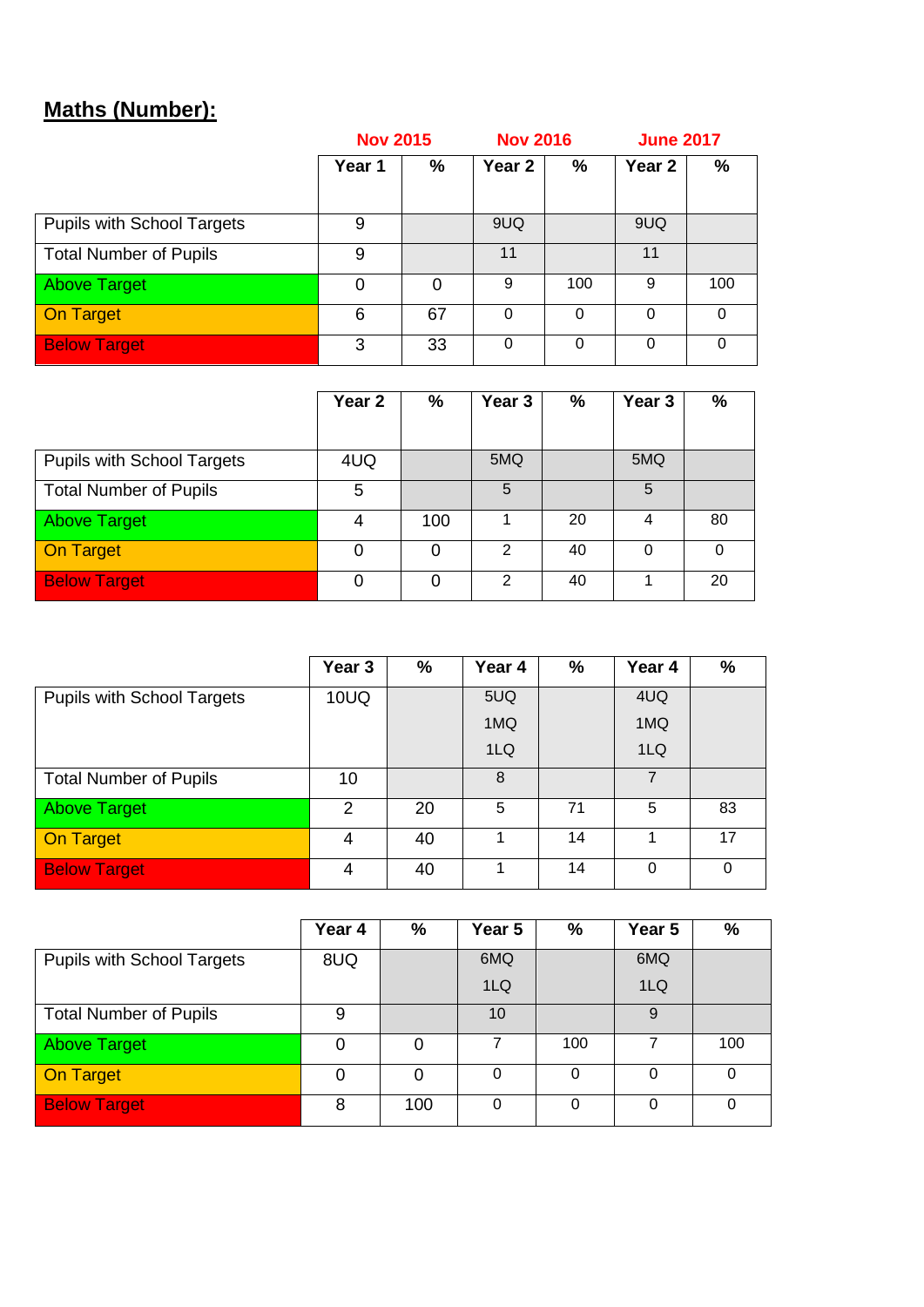| 6 pupils PMLD                     | Year 5 | %  | Year <sub>6</sub> | %  | Year <sub>6</sub> | %  |
|-----------------------------------|--------|----|-------------------|----|-------------------|----|
| <b>Pupils with School Targets</b> | 1UQ    |    | 1UQ               |    | 2UQ               |    |
|                                   | 8LQ    |    | 7LQ               |    | 7LQ               |    |
| <b>Total Number of Pupils</b>     | 10     |    | 10                |    | 12                |    |
| <b>Above Target</b>               |        | 11 | 4                 | 50 | 6                 | 67 |
| On Target                         | 0      |    |                   | 12 |                   | 0  |
| <b>Below Target</b>               | 8      | 89 | 3                 | 38 | 3                 | 33 |

|                                   | Year <sub>6</sub> | %   | Year <sub>7</sub> | %  | Year <sub>7</sub> | %   |
|-----------------------------------|-------------------|-----|-------------------|----|-------------------|-----|
| <b>Pupils with School Targets</b> | 3UQ               |     | 3UQ               |    | 3UQ               |     |
|                                   |                   |     | 2MQ               |    | 2MQ               |     |
| <b>Total Number of Pupils</b>     | 6                 |     |                   |    |                   |     |
| <b>Above Target</b>               | 3                 | 100 | 3                 | 60 | 5                 | 100 |
| <b>On Target</b>                  |                   | O   | 0                 | O  | 0                 | 0   |
| <b>Below Target</b>               | ი                 | 0   | $\mathcal{P}$     | 40 | 0                 | U   |

|                                   | Year <sub>7</sub> | $\%$ | Year 8          | $\%$ | Year <sub>8</sub> | %  |
|-----------------------------------|-------------------|------|-----------------|------|-------------------|----|
|                                   |                   |      |                 |      |                   |    |
| <b>Pupils with School Targets</b> | 7UQ               |      | 5UQ             |      | 4UQ               |    |
|                                   | 3LQ               |      | 1MQ             |      | 1MQ               |    |
|                                   |                   |      | 2 <sub>LQ</sub> |      | 2 <sub>LQ</sub>   |    |
| <b>Total Number of Pupils</b>     | 10                |      | 9               |      | 8                 |    |
| <b>Above School Target</b>        | 8                 | 80   | 4               | 50   | 4                 | 57 |
| On Target                         | 1                 | 10   | 2               | 25   | 2                 | 29 |
| <b>Below Target</b>               |                   | 10   | 2               | 25   |                   | 14 |

|                                   | Year <sub>8</sub> | %  | Year 9 | %  | Year 9 | $\%$ |
|-----------------------------------|-------------------|----|--------|----|--------|------|
|                                   |                   |    |        |    |        |      |
| <b>Pupils with School Targets</b> | 6UQ               |    | 3UQ    |    | 3UQ    |      |
|                                   |                   |    | 2MQ    |    | 2MQ    |      |
| <b>Total Number of Pupils</b>     | 6                 |    | 5      |    | 5      |      |
| Above School Target               | 2                 | 33 | 2      | 40 | 0      | 0    |
| <b>On Target</b>                  | O                 | 0  | 2      | 40 | 4      | 80   |
| <b>Below Target</b>               | 4                 | 67 |        | 20 |        | 20   |